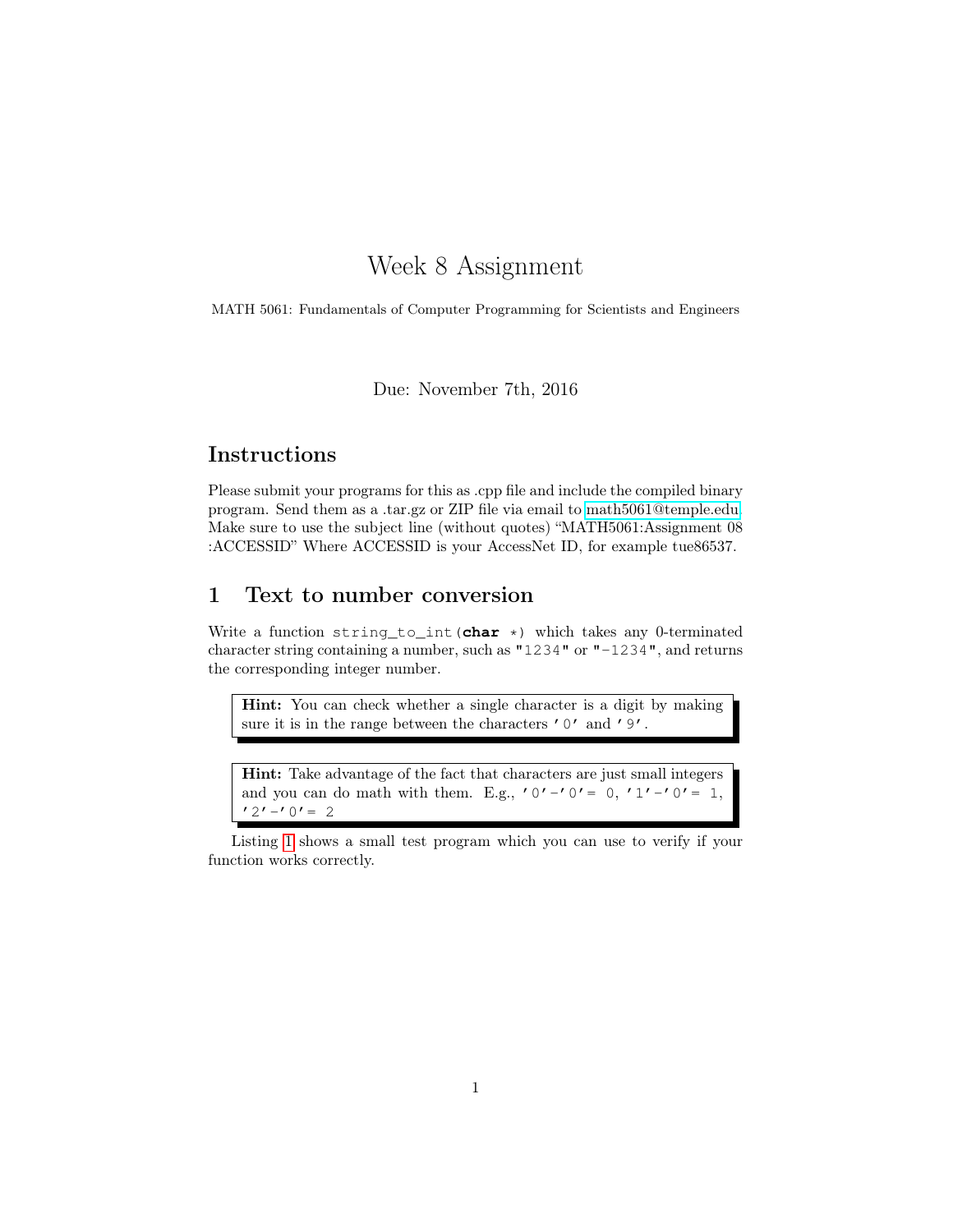Listing 1: Testing program for your string\_to\_int function

```
#include <stdio.h>
int string_to_int(char * str) {
   int val;
   // TODO
   return val;
}
int main() {
   char * exampleA = "1234";
    char * exampleB = "100000";
    char * exampleC = "-2000";int a = string_to_int(exampleA);
   int b = string_to_int(exampleB);
   int c = string_to_int(exampleC);
   if (a == 1234 && b == 100000 && c == -2000) {
       printf("your function works!\n");
    } else {
       printf("your function doesn't work!\n");
    }
    return 0;
}
```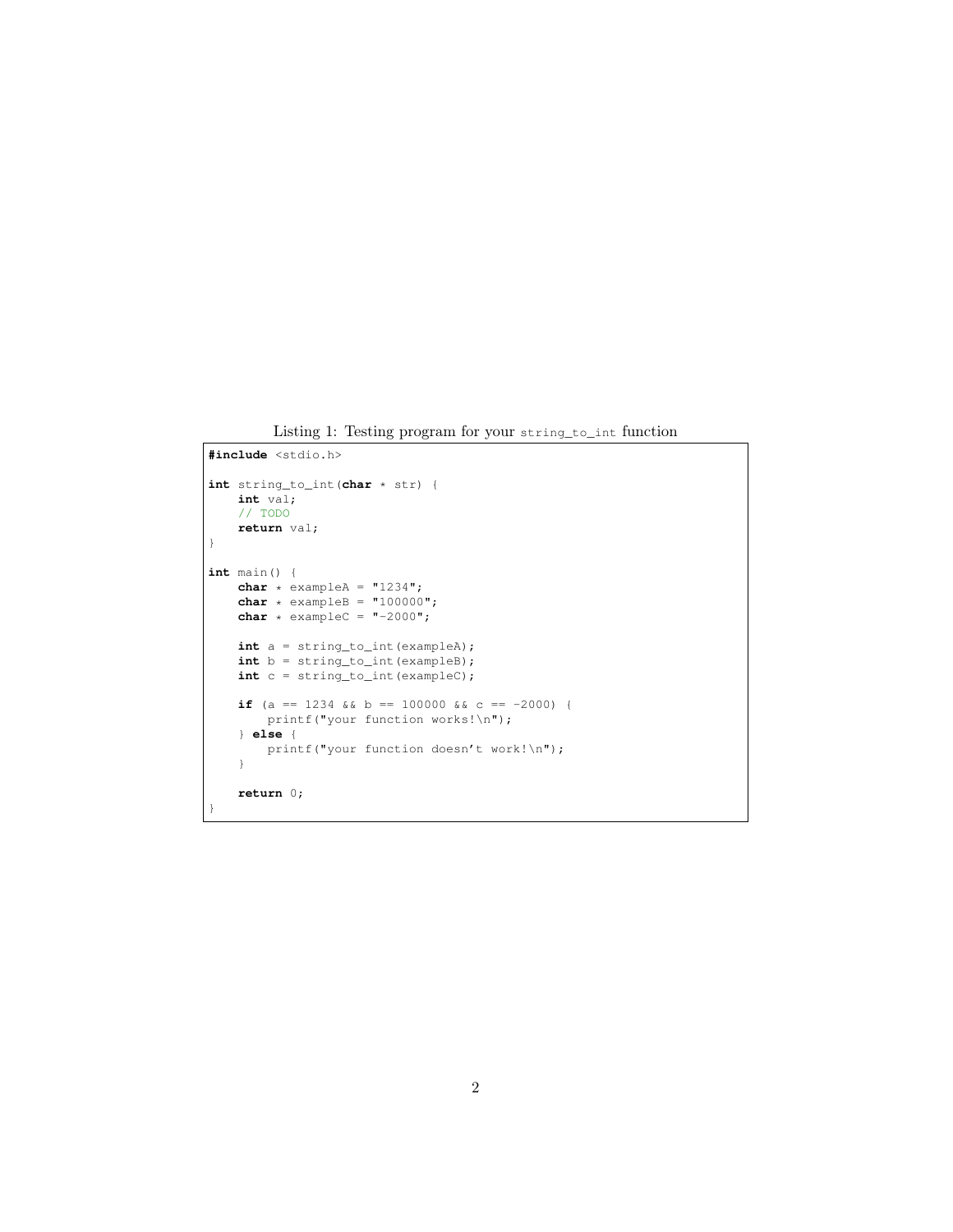### 2 Insertion Sort

In this exercise you will implement the insertion sort algorithm. Here is a basic skeleton for this program.

```
int * insertion_sorted(int * a, int length); // TODO
void print_array(int * a, int length); // TODO
int main() {
    int a[] = {10, 7, 2, 5, 1, 4, 9, 3, 6, 8};
    print_array(a, 10);
    int * sorted = insertion_sorted(a, 10);print_array(sorted, 10);
    // TODO free dynamic memory of sorted array
    return 0;
}
```
#### 2.1 **print\_array** function

The print array function should take a pointer to an array and its length as arguments and print out all of the elements on a single line, separated by commas and surrounded by brackets. Note that there are no additional spaces or commas after the last element.

Listing 2: Output of print\_array for initial a array

|  |  | [10, 7, 2, 5, 1, 4, 9, 3, 6, 8] |
|--|--|---------------------------------|
|--|--|---------------------------------|

### 2.2 **insertion\_sorted** function

The insertion sort algorithm should be implemented inside of the function insertion\_sorted( $int \times a$ ,  $int$  length). In our implementation we do not modify the original array. Instead, we dynamically allocate memory on the heap, copy values to this new array and sort them in ascending order. Finally the function returns the pointer to this new sorted array.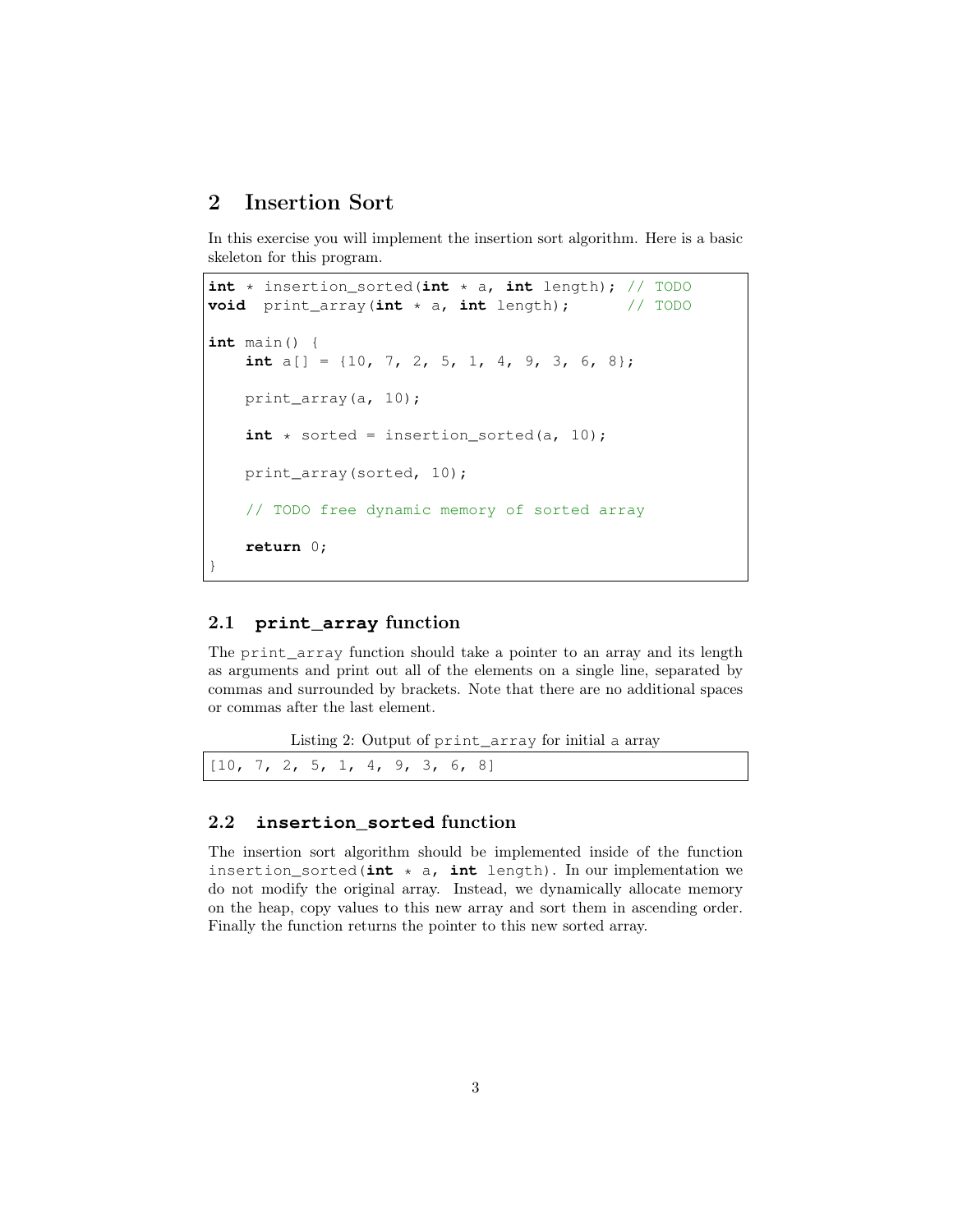#### Algorithm

You start out with an unordered input sequence and create an empty output sequence of the same size. We're going to fill up the output array from left to right and keep a counter ninserted to store the number of inserted values, which is also the index of the next insertion.



You then take the first element from the input sequence and append it to the output sequence. Since our output sequence is empty, we insert at location ninserted, which is 0. Our output sequence has increased by one element, so we increase ninserted by 1. This is now the only element in the sequence and it is already in correct order, which means nothing else is to do.



We continue by looking at the next element from the input sequence and copying it to the end of the output sequence at ninserted  $= 1$ . We now have two elements in the output sequence and therefore increase ninserted to 2.



However, the new element is not at the correct location yet. If we compare it with the previous element, we notice that it is larger. So we swap them.



After swapping the sequence is in order. And we can continue with the next element from the input sequence.